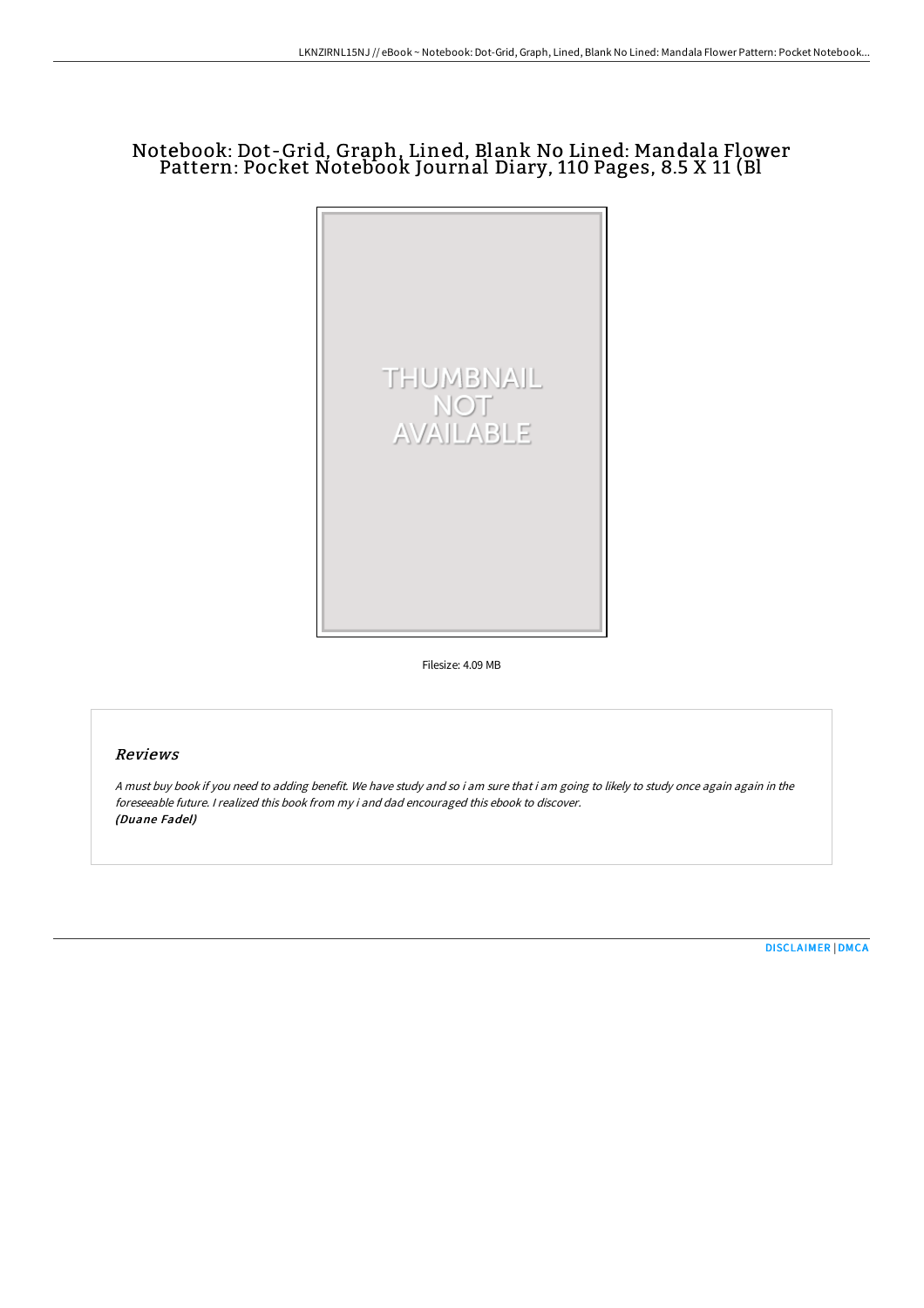### NOTEBOOK: DOT-GRID, GRAPH, LINED, BLANK NO LINED: MANDALA FLOWER PATTERN: POCKET NOTEBOOK JOURNAL DIARY, 110 PAGES, 8.5 X 11 (BL



To save Notebook: Dot-Grid, Graph, Lined, Blank No Lined: Mandala Flower Pattern: Pocket Notebook Journal Diary, 110 Pages, 8.5 X 11 (Bl eBook, make sure you follow the hyperlink beneath and save the document or have access to other information that are have conjunction with NOTEBOOK: DOT-GRID, GRAPH, LINED, BLANK NO LINED: MANDALA FLOWER PATTERN: POCKET NOTEBOOK JOURNAL DIARY, 110 PAGES, 8.5 X 11 (BL ebook.

Createspace Independent Publishing Platform, 2018. PAP. Condition: New. New Book. Shipped from US within 10 to 14 business days. THIS BOOK IS PRINTED ON DEMAND. Established seller since 2000.